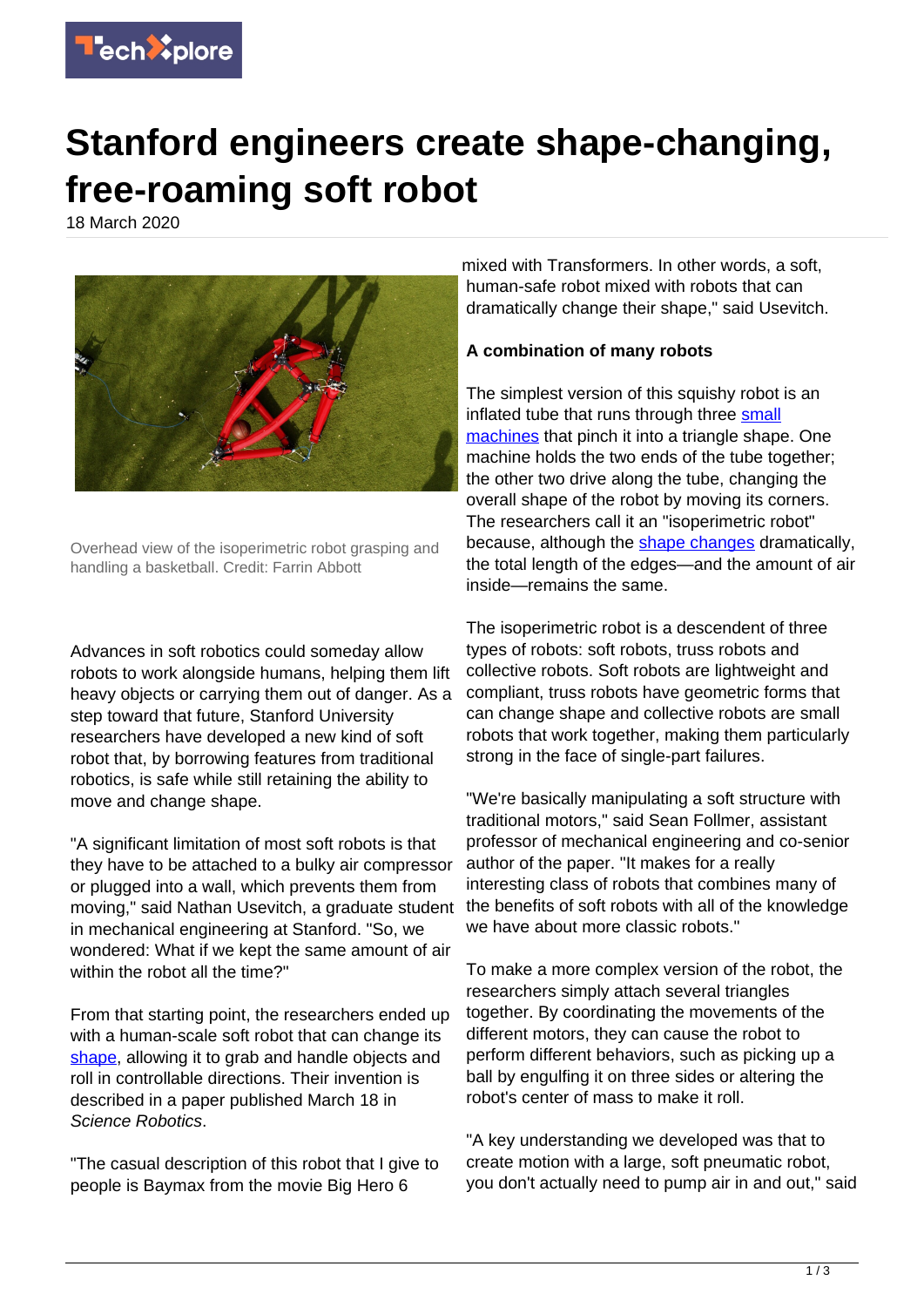

Elliot Hawkes, assistant professor of mechanical engineering at the University of California, Santa Barbara and co-senior author of the paper. "You can use the air you already have and just move it around with these simple motors; this method is more efficient and lets our robot move much more quickly."



Graduate students Zachary Hammond (on left) and Nathan Usevitch pick up and move the isoperimetric robot, demonstrating that it is lightweight, resistant to damage and safe around humans. Credit: Farrin Abbott



After inflation, the isoperimetric robot can move and transform untethered to a power or air source. Credit: Farrin Abbott

## **From outer space to your living room**

The field of [soft robotics](https://techxplore.com/tags/soft+robotics/) is relatively young, which means people are still figuring out the best

applications for these new creations. Their safe-butsturdy softness may make them useful in homes and workplaces, where traditional robots could cause injury. Squishy robots are also appealing as tools for disaster response.

Other exciting possibilities for the isoperimetric robot could lie off-planet. "This robot could be really useful for space exploration—especially because it can be transported in a small package and then operates untethered after it inflates," said Zachary Hammond, a graduate student in mechanical engineering at Stanford and co-lead author of the paper, with Usevitch. "On another planet, it could use its shape-changing ability to traverse complicated environments, squeezing through tight spaces and spreading over obstacles."

For now, the researchers are experimenting with different shapes for their supple robot and considering plopping it in water to see if it can swim. They are also exploring even more new soft robot types, each with their own features and benefits.

"This research highlights the power of thinking about how to design and build robots in new ways," said Allison Okamura, professor of mechanical engineering and co-author of the paper. "The creativity of [robot](https://techxplore.com/tags/robot/) design is expanding with this type of system and that's something we'd really like to encourage in the robotics field."

 **More information:** N.S. Usevitch el al., "An Isoperimetric Soft Robot: A constant edge-length robotic truss capable of dramatic shape change and untethered operation," Science Robotics (2020). [robotics.sciencemag.org/lookup …](http://robotics.sciencemag.org/lookup/doi/10.1126/scirobotics.aaz0492) [/scirobotics.aaz0492](http://robotics.sciencemag.org/lookup/doi/10.1126/scirobotics.aaz0492)

Provided by Stanford University